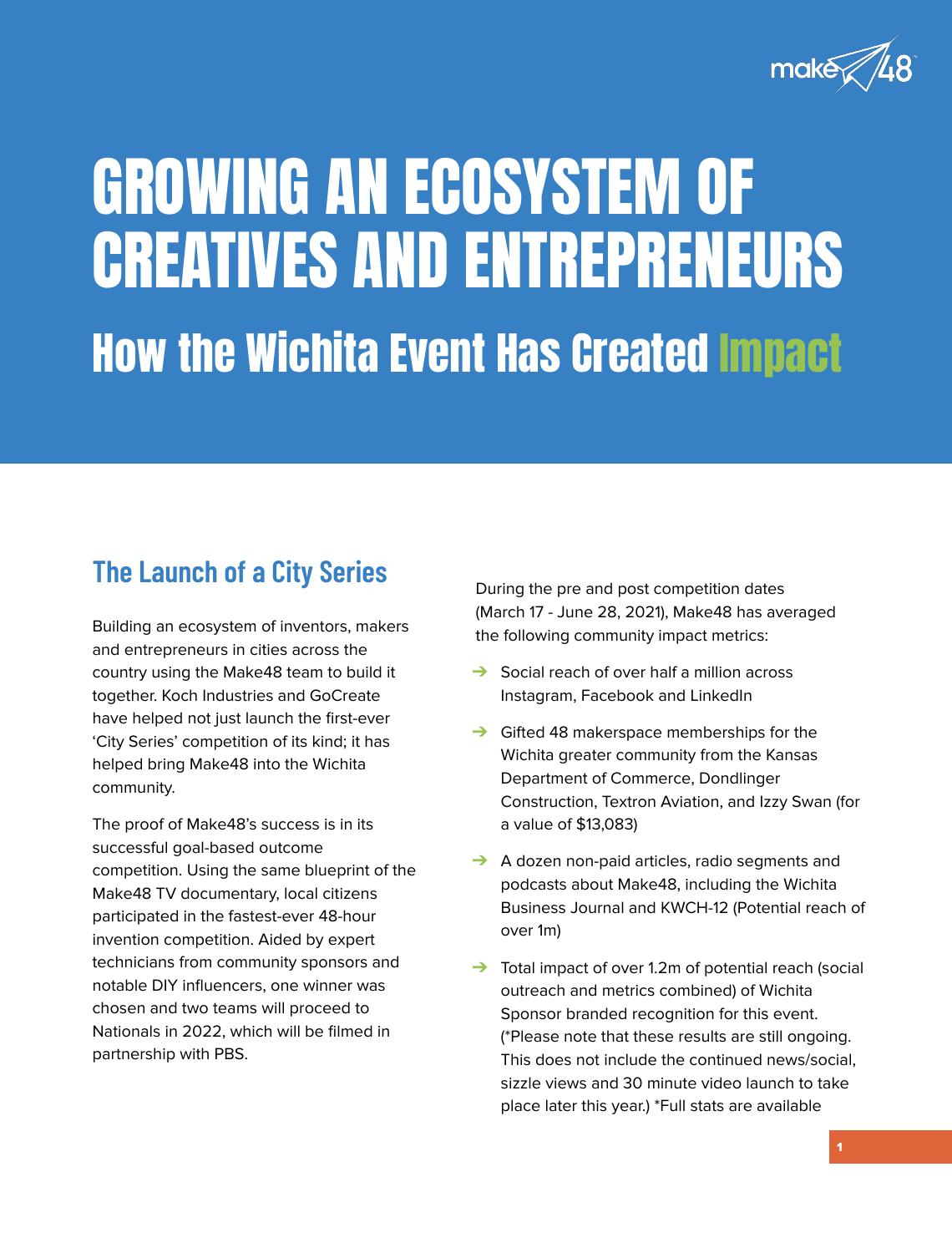The creation of the 'City Series' has only been one part of Make48's purpose and impact. In order to create an ecosystem for makers and innovators, it first needs the support of local leaders, officials and community engagement in order for it to be built and sustained.

Building a cross-organizational network and superior creator experience to makers of all ages and backgrounds, in which innovators, sponsors and senior leadership are all

- Koch Industries created a meaningful and purposeful challenge for the competition event (innovation in the water sector)
- ➔ Those involved have the chance to learn and acquire new skills (tools, marketing, etc.) through working or volunteering
- Shared the mission, vision and values of GoCreate to an audience of makers from
- connected during these competition events, is a challenge that Make48 has successfully overcome:
- **→** Koch Industries, Textron Aviation, Spirit AeroSystems and ShopBotTools took action and supplied over 20 employees to mentor the teams throughout the competition, lending their expertise.
- Work with world-class brands such as ..... (Koch Industries, Textron Aviation, the State of Kansas, Stanley Black and Decker, Miller Welds, and many more)
- ➔ Provided opportunities to build meaningful experiences and create a learning environment among local residents.
- ➔ Created a networking environment of 145 local innovators and entrepreneurs, including representatives from several Fortune500 companies and local Wichita citizens, for three days.
- around the world with our partnerships with Jess Crow (crowcreekdesigns), Izzy Swan (izzyswan\_woodworking) and Wes Lewis (jameswesleyfurniture).
- **→** Projected a positive image of the makerspace and the city of Wichita as a good place to live, do business, visit, etc.
- **→** Produced benefit to the economy around Wichita and WSU (hotels, food, rentals)
- **→** Collaborations and connections between senior leadership and grassroots organizers created key elements in capturing new ideas to bring the event to Wichita
- **→** Allowed GoCreate to experience and explore new partnerships of the Make48 ecosystem to improve the makerspace opportunities to Wichita residents.



### **The Launch of an Innovation Competition**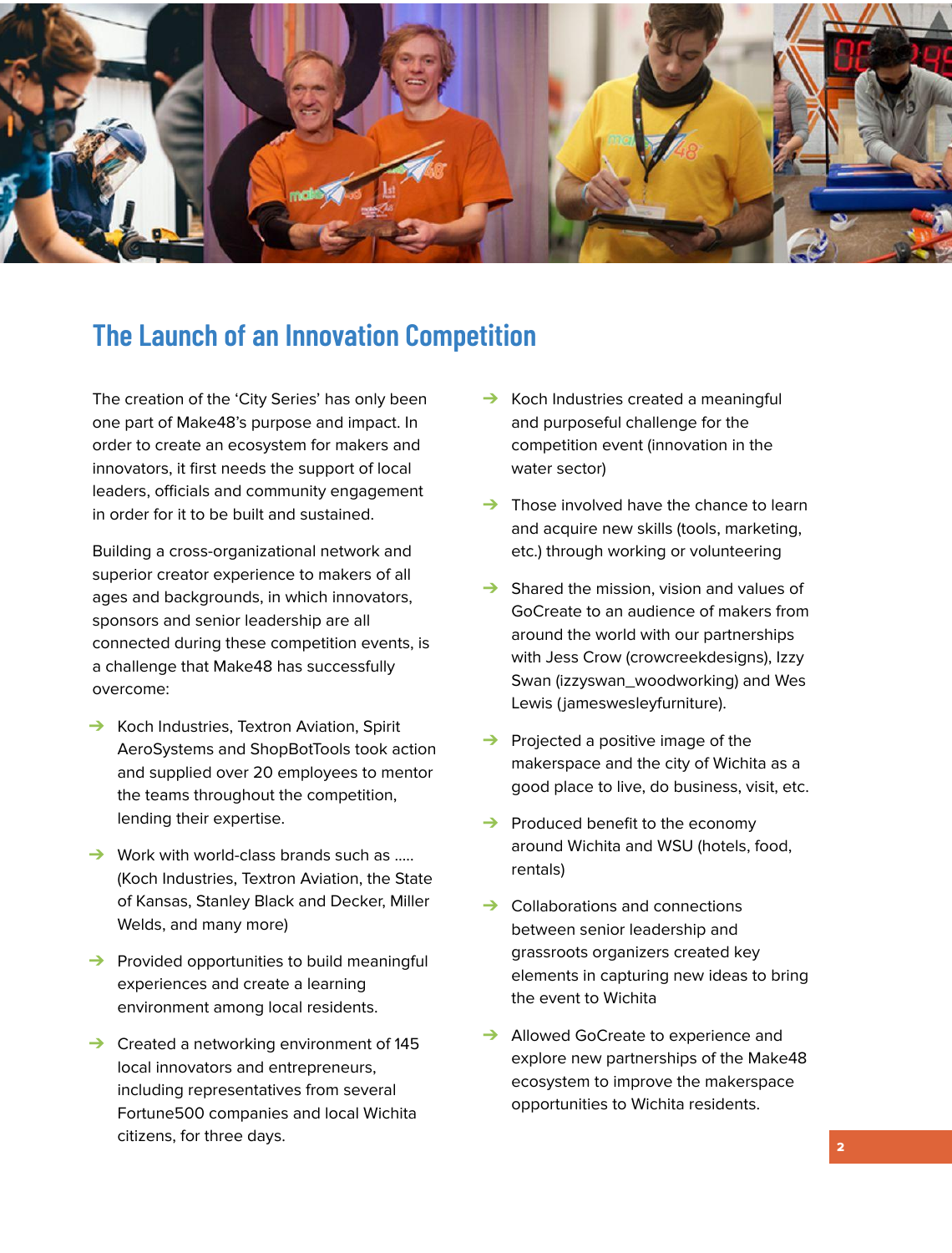Above all, Wichita's Community Investments has supported the continued growth and brand expansion of Make48, allowing the organization to pursue some of its newest ambitions. In six years, Make48 has:

- ➔ Held eight (8) Make48 competitions across five locations, including the The Lemelson Center for the Study of Invention and Innovation at the Smithsonian's National Museum of American History in Washington, DC, Stanley Black & Decker Makerspace in Baltimore, MD and Union Station-Science City in Kansas City, MO.
- ➔ Demonstrated the impact and importance of community Makerspaces.
- **→** Brought over 300 competitors through an innovation-focused competition experience.
- ➔ Supported over 100 tool-techs as they built competitor prototypes and inventions.
- ➔ Created a Maker Series with YouTube Instagram Influencers

and partnership with Popular Mechanics to showcase each project and maker.

- ➔ Created an activation key with KWCH and Summit Radio to provide Wichita residents access to watch episode from their own home.
- ➔ Begun the deployment of a five-city series-level competition culminating in the Season 5 National Finale on PBS (21m viewers projected and 42 cities expressing interest).
- ➔ Begun the final planning of a college-pathways program bridging high schools with their local colleges and leveraging the pride and spirit of an NCAA-style bracket-based innovation competition.
- ➔ Concluded partnerships with educational institutions and nonprofit organizations such as the DeBruce Foundation and KC STEM Alliance.
- ➔ Developed and maintained organization-wide diversity and inclusion guidelines for competitions and programs.
- → Provided full circle career opportunities; Make48 is in the process of hiring past competitors for open positions, including City Ambassadors and STEAM / Education leads

# **An Investment in Growth**